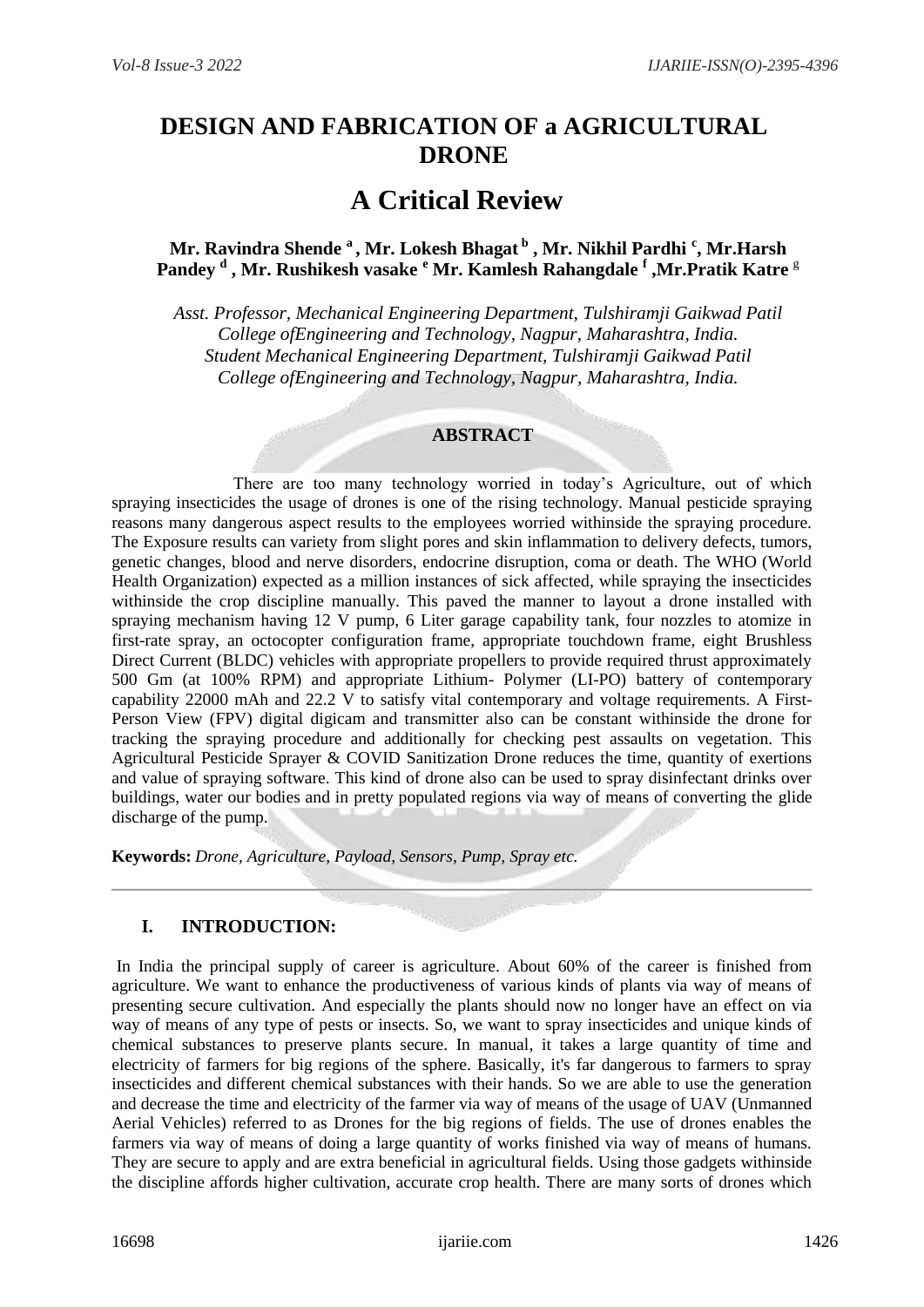are utilized in agriculture , we want to select out the drone that's beneficial to us. The Drones can spray insecticides and pesticides for big fields. This venture objectives to lessen the sick results of insecticides or different chemical substances on human beings. And additionally spraying the insecticides over big fields in a quick span of time. The tool we make is a aggregate of spraying mechanisms in a drone. This tool makes use of to spray the fields that farmers can't spray. We use drones to spray the insecticides. The manage of drones isn't plenty hard to learn. The drone may be used everywhere withinside the fields even indoor or outside. This tool includes a regularly occurring sprayer that sprays insecticides the worldwide nozzle can spray each insecticides and fertilizers. When the drone flies within side the air it takes the pix of the sphere from its elevation with the assist of the controller who controls the drone via the remote. The pix are taken from the sky-view display the issues on the sphere, infections of the crop like fungi, bacteria. Unmanned Aerial Vehical are notably applied to matter quantity the huge sort of vegetation on the world. UAVs beautify crop productivity and tell the manner to keep the crop healthy. Drones entire the artwork in plenty much less time, it moreover covers the large amount of area inner a short span of time. Drones moreover help in irrigation manage with the help of clean cameras equipped in it. The drone sprays at 40-60 faster than manual spraying. We need to use the drones precisely simply so there may be no hassle whilst we use drones



 **Fig 1. Agricultural Drone View**

Now a days the health of the crop is greater crucial to the agricultural area. Suppose a crop is infected with in the area, from that single infected crop many numbers of vegetation get infected, so the health of the vegetation is a lot crucial with in the area. Various illnesses with in the crop get identified through manner of method of the virtual dig cam on the UAV. After monitoring the vegetation UAV sprays fertilizers or pesticides based totally definitely on the damage that passed off to the crop. The drones help the farmers in plenty of techniques through manner of method of lowering the workload and time consumption. These UAVs having multispectral cameras and takes photographs of the world from unique views. We can use clean virtual dig cam which can come upon crop health issues. This project goals to growth productivity and beautify crop health and saving the time of the farmer.

# **II. LITERATURE REVIEW**

• Shilpa Kedari et al [6]. Proposed the Quadcopter (QC) • tool this is low value, and lightweight. The Quadcopter is also known as Unmanned Aerial Vehicle (UAV). These quadcopter is small size, and this tool can be used for indoor flora similarly to outdoor flora. Quadcopter is an self maintaining flight for spraying pesticides and fertilizer the use of the android device. Between the quadcopter and android device communique is completed through manner of method of Bluetooth device in real time operation. This tool is used to reduce agriculture place related issues, and moreover will growth the yield of agriculture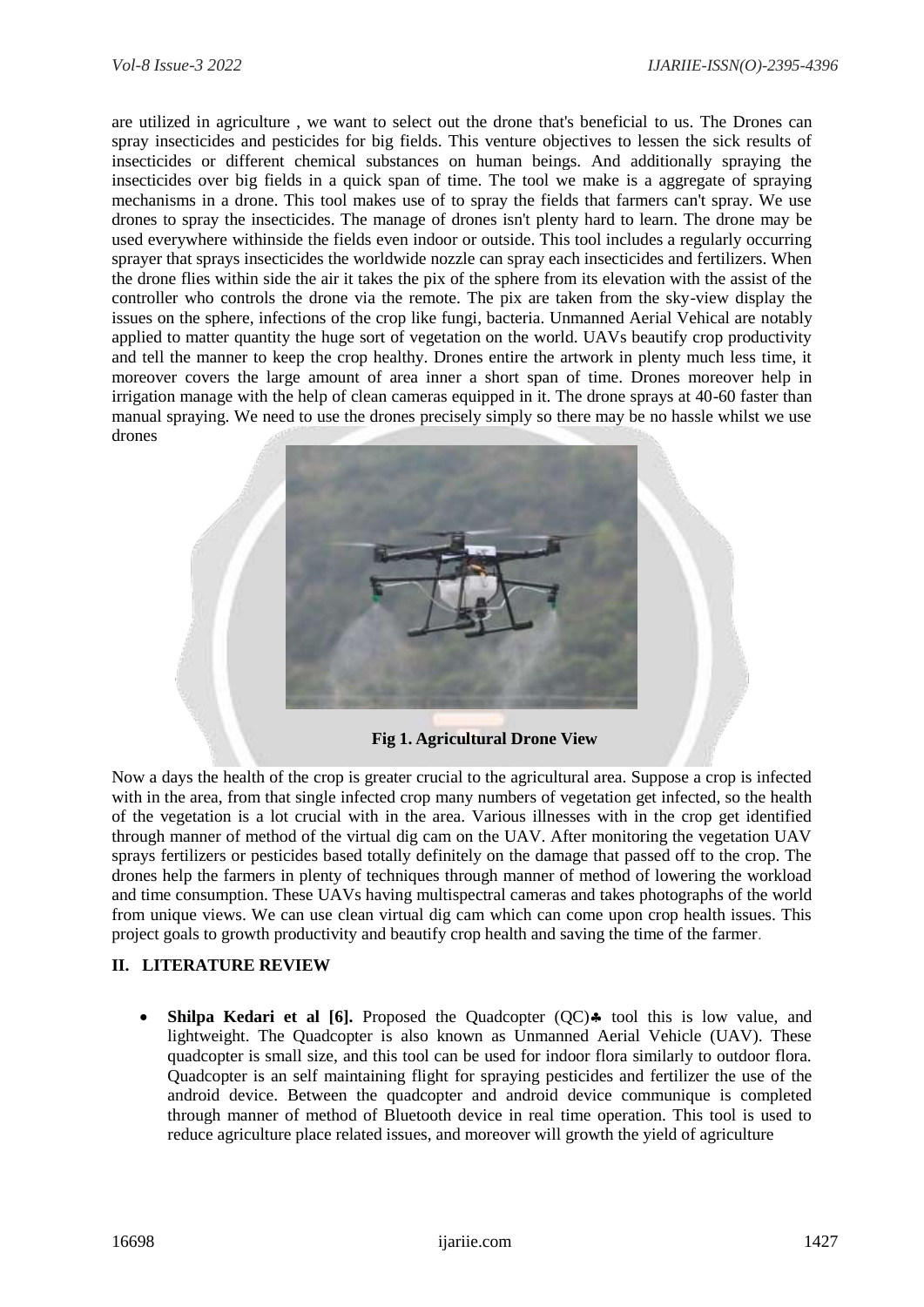- **S.Sabikan et al [14]** Implemented USP platform that had been used to expand the self reliant Remotely Piloted vehical (RPV) quadcopter to in shape for any software. The improvement of quadcopter take a look at mattress configuration able to appearing self reliant flight assignment is offered on this paper. It is an clean. Fast and effectual.
- **Parth N. Patel et al [9]** modified the above system by placing the infrared digicam to the quad copter for surveying the plants. The image captured was processed to distinguish between inflamed or diseased crop and matured crop based on the color property. To ease the transportation of drones the design concept of quadcopter was modified such that two arms of the quad copter arms can be folded for removing the propeller and the camera attachment. This method focused on reducing the size of UAV.

# **III. OBJECTIVE OF THE PROJECT**

- The goal of our project is to design, implement, and take a look at a strong flying AGRICULTURE DRONE that may be used for Seed Sowing.
- The drone which we manipulate thru the far flung enables in sprinkling the water and spraying pesticides, spraying fertilizers, and different chemical compounds like UREA.
- It additionally takes photos of the sphere from a sure peak above the ground, with the ones pictures we will discover which crop receives inflamed and which one is healthy.
- Through this we will made a much less low-cost tool so as to be labored for agricultural reason particularly for seeding Through this we will lessen the operating time of a exertions in agricultural discipline for seeding reason
- The UAV is used to boom crop production withinside the place and allows to reduce the workload and time of the farmer.
- Agriculture drone is likewise captured the picture of the crop..

### **IV.DESIGN AND FABRICATION**

The faraway controls all of the movements of the drone and facilitates to spray water and pesticides, and also facilitates to take snap shots of the sector in distinctive perspectives and facilitates to pick out the inflamed plants. We want to layout all of the components of the drone and gather them.

#### **Components Required:**

**Frame:** The body is a shape that holds all of the additives together. It is the principle essential a part of the drone. It have to be sturdy and it have to be light-weight. If the load is heavy it cannot fly so we want to apply light-weight cloth to layout the body

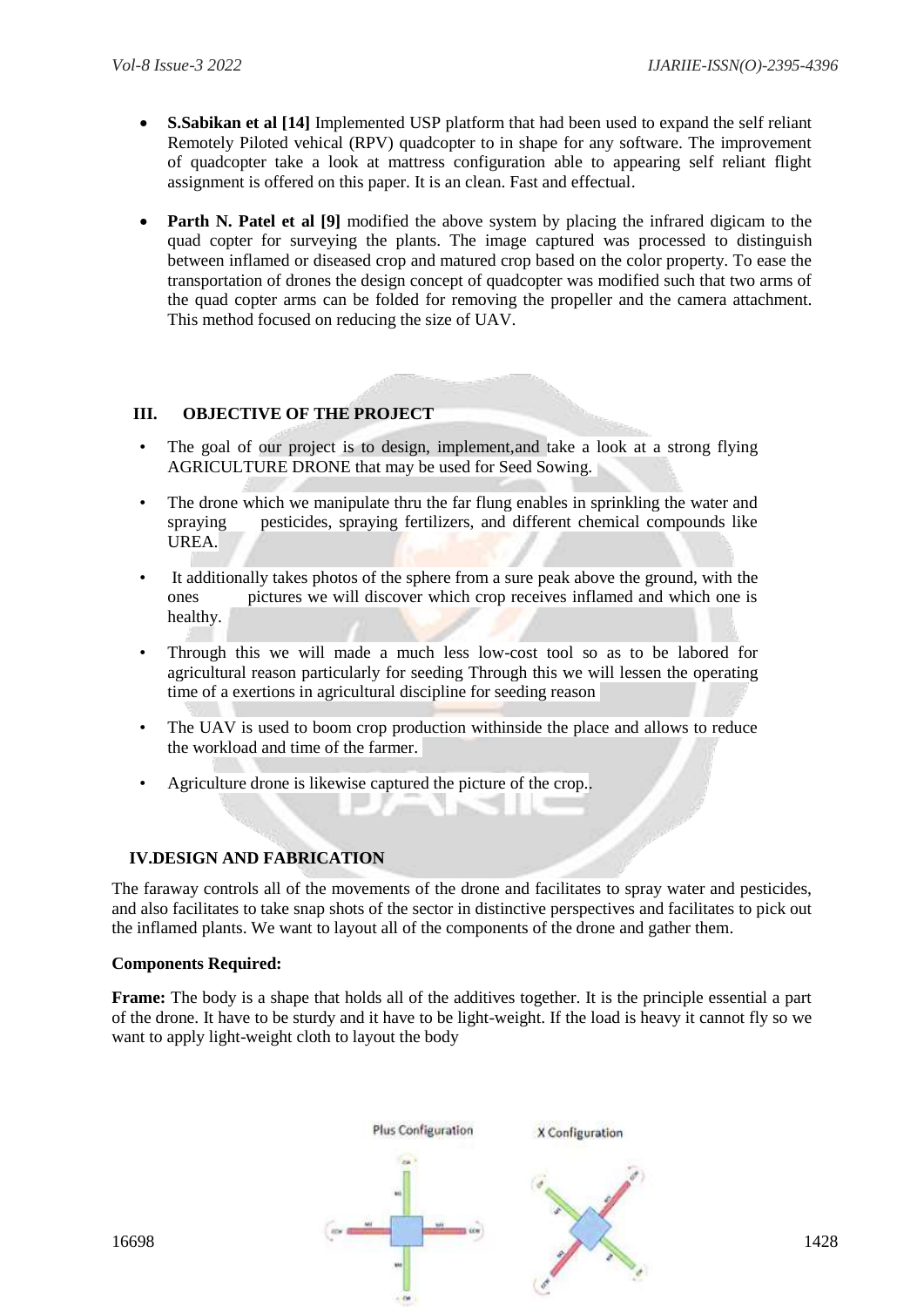### **Fig. 1 Quadcopter Configurations**

• **Electronic speed controller:** These are truly referred to as as ESCs. These are the gadgets that permit drone flight controllers to manipulate and regulate the rate of the aircraft's cars. A sign from the flight adjustments ESC to growth or lower the voltage to the cars as required. They extrude the rate of the propellers.



**Fig 3: Electronic Speed Controller.**

• **Brushless DC Electric Motors:** - These are normally referred to as BLDC cars. These are synchronous cars the usage of the direct modern-day to run. If the motor doesn't work, it'll forestall spinning and the propeller connected to it stops rotating and the drone will now no longer fly. This is likewise one of the essential components of the drone



**Propellers:** These are the wings of the drone. These are the gadgets that rework rotary movement into linear thrust. The drone propellers whilst begins offer evolved spinning they offer airlift with the aid of using spinning and flight the drone. They create an air flow which paperwork a strain distinction among the pinnacle and backside surfaces of a propeller.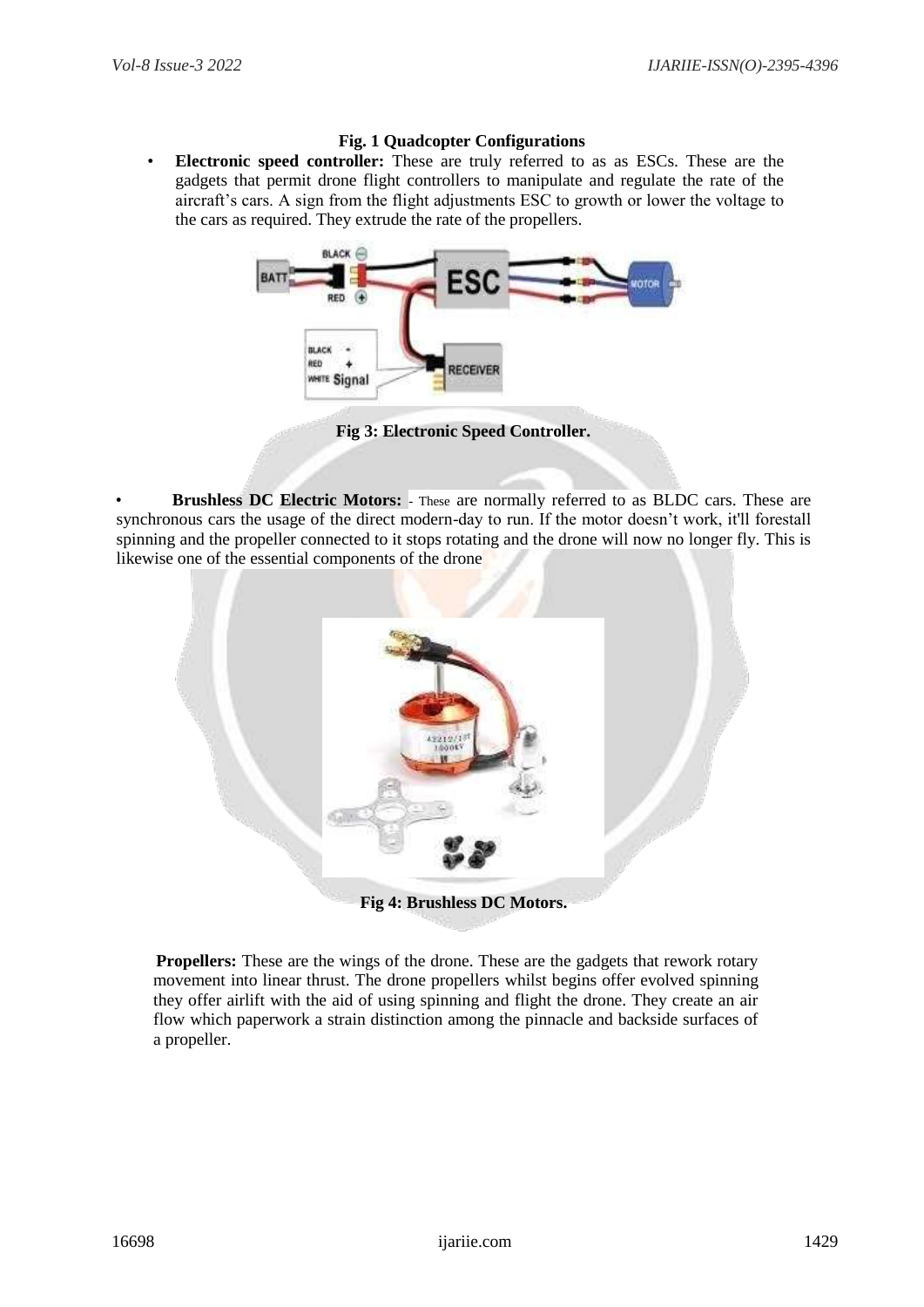

**Figure5: Propellers.** 

• **Fly Sky Transmitter and Receiver CT6B:** Fly sky CT6B is a 2.four GHz channel Transmitter and the Receiver is a faraway which controls drone with the aid of using the faraway



**Figure6: Fly Sky Transmitter and Receiver CT6B.** 

**Battery and the Charger:** We all recognize approximately the battery and the charger. Without a battery, any digital tool might not work. So those also are an essential a part of drones.



**Fig 7: Battery and the Charger**

# **V. DESIGN AND CALCULATION**

# **5.1 Design of Quadcopter.**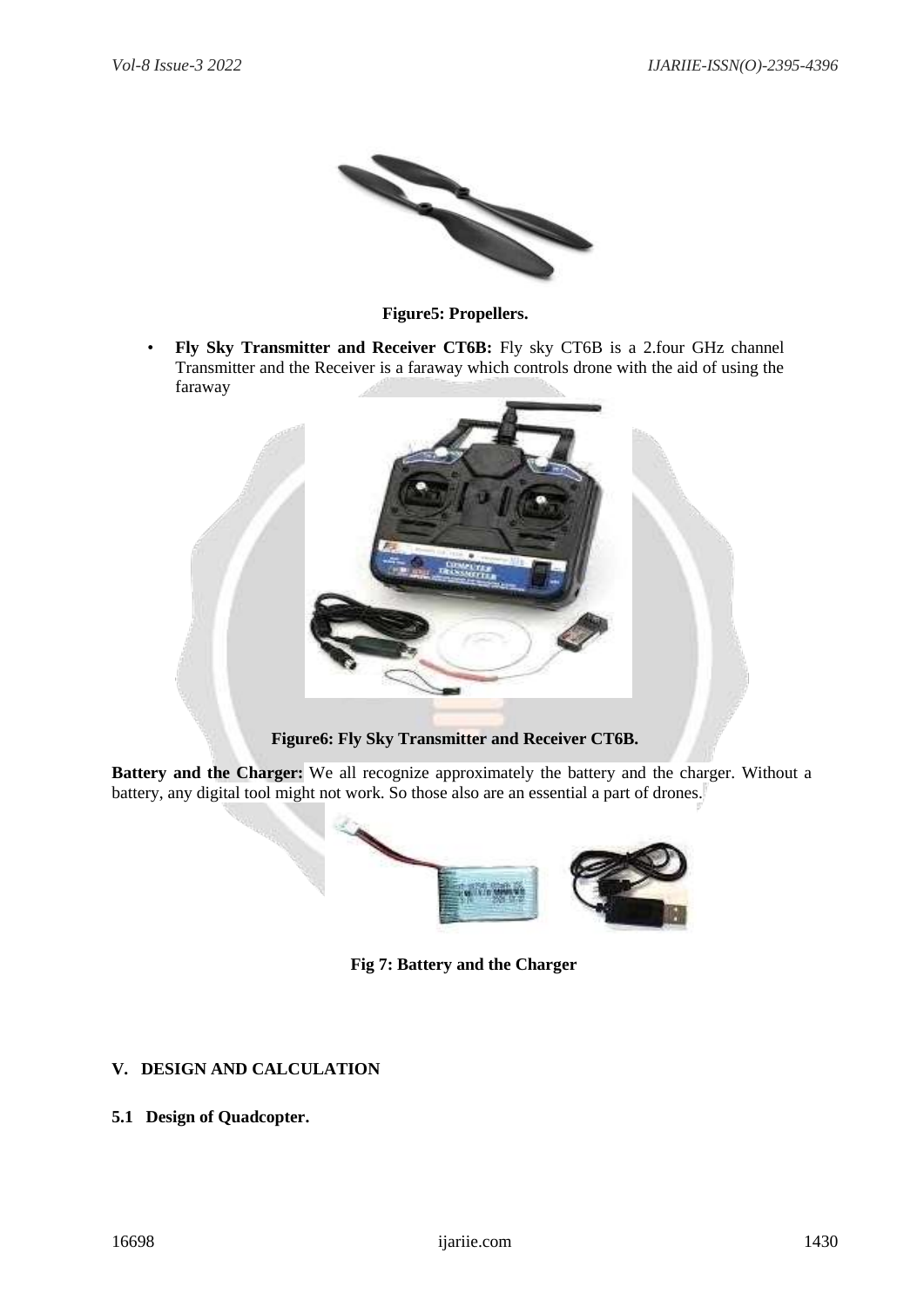

**Fig. 8.2 Frame of Quadcopter.**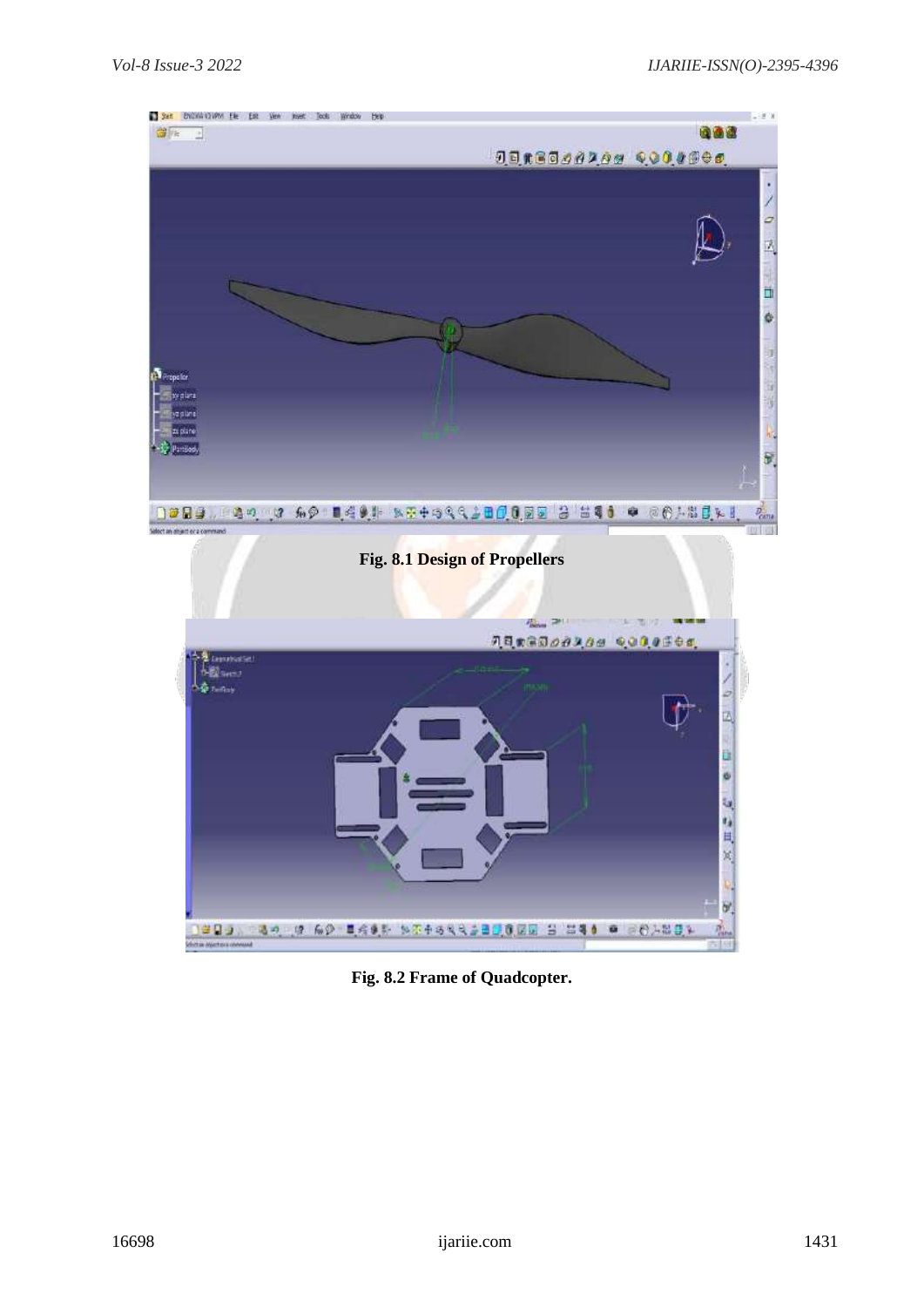

# **Fig. 8.3 Frame part of Quadcopter.**



**Fig. 8.4 Assembly Design of Drone**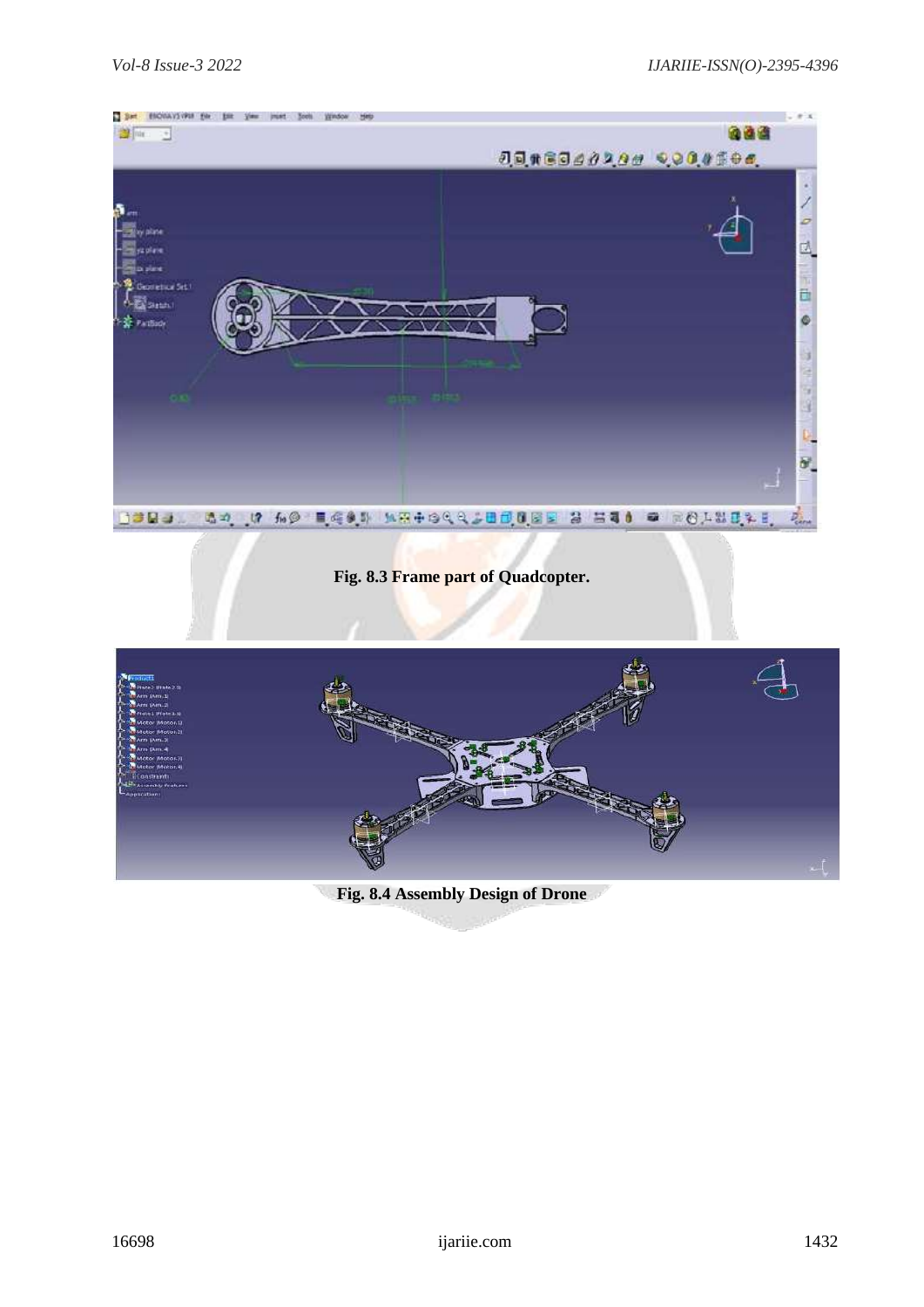

**Fig. 8.5 Modal and structural analysis of Quadcopter**

### **5.2. Calculation For Esc**

### **5.2.1 Max Amp Rating**

Brushless ESCs are used to govern brushless automobiles which are used on maximum quadcopters. The most amperage an ESC can take care of wishes to be more than the motor/prop aggregate will draw. In phrases of ESC, suggesting 20%-50% more Amps is ideal rule to make certain your ESC do now no longer burn out. For example, Current score for motor is 22A so ESC you're thinking about 30A must do fine. Here is straight forward formula,

ESC = 1.2- (1.5 x max amp rating of motor).

So, we can select ESC between ranges of 26A to 33A.

### **5.2.2 Voltage from battery**

Make certain your ESCs the capacity to face up to the voltage from the selected battery. If you don't forget our motor attracts max 15 amp, So watt fee for 3S and 4S may be At 3S battery 11.1 x 15  $=$ 166.five Watt Since our motor and esc aren't lots green in able to 4S battery we used 3S battery handiest Since our motor is of max modern-day sixteen Amp and we are able to take the esc of 30A. Due to motive or formulae,

```
\text{ESC} (A) = 1.2 – (1.5 \times max amp of motor) = 1.5 \times 16
= 25. (SO, we have chosen the ESC of 30A.)
```
Hence, the thrust

# **5.2.3 Thrust Calculations (Without Seeding System) of Drone**

General required thrust is given through an formula referred to under it is,

### **Thrust required = (overall weight of setup)**  $\times$  **2/4.**

Therefore in keeping with the body, esc, battery and different setup we have become a weight of 1300 grams. i.e. body weight is 950 grams and different will kind of weights of 350 grams

### **Required Thrust = 1300×2/4 = 2600/4= 650 grams**

Here we get the specified thrust for every motor ought to be 650 grams for every motor. Now we ought to calculate the real quantity of thrust this is going to produced through an individual motor. According to a few reassets i've discovered that the thrust generated through motor is given through following formulation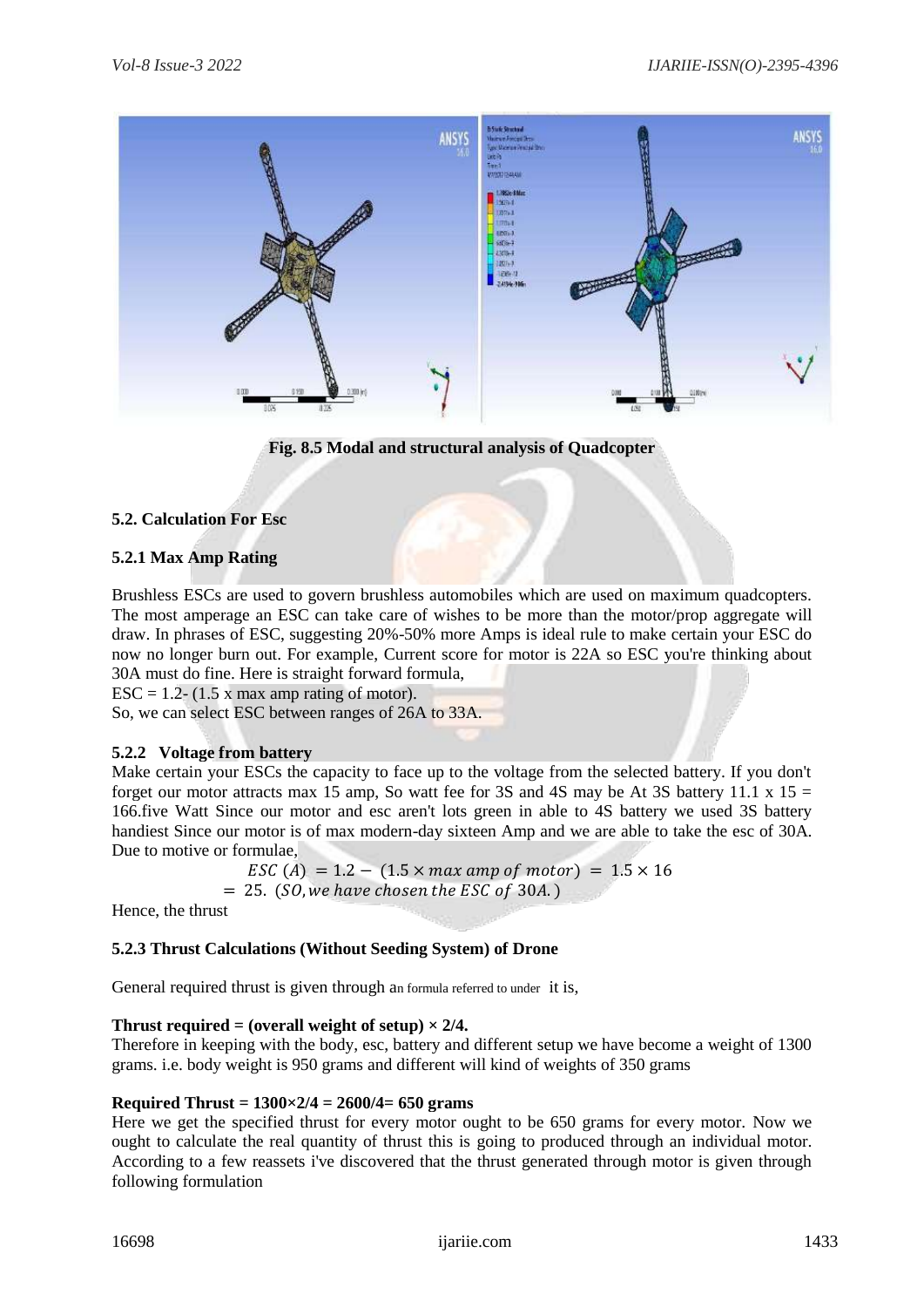T=  $[(eta \times P)^2 \times 2 \times 22/7 \times r^2 \times air density]$  ^ (⅓) Where,  $eta = prop$  hover efficiency let us take it as  $0.7 - 0.8$  $P = shaff power = voltage \times current \times motor efficiency$  $R =$  radius of propellers in meters Air density =  $1.22kg/m^3$  $Voltage = 10v$  $Current = 16A$ Motor efficiency =  $75\%$  = 0.75 Eta = 0.7 Then, thrust is,  $T = [(0.7 \times 10 \times 16 \times 0.75)^2 \times 2 \times 3.14 \times 0.127^2 \times 1.22]$ <sup>1</sup>0.33  $T = [(84)^2 \times 0.123]$  ^0.33  $T = (7056 \times 0.123)$  ^0.33  $T = 871.92^{\circ}0.33$  $T = 9.348N$ Therefore Thrust calculated  $T = 9.348N$  $T = 9.348 \times 0.101$  Kg  $T = 0.943 kq$  $T = 943 \text{ grams}$ 

generated by each motor  $= 943$  grams Since we have 4 motors in the quadcopter, the total thrust generated by all motors is given by multiplying, thrust with 4 Total thrust (T =  $943 \times 4 = 3772$  grams)

$$
T = 3.772kg.
$$

If we again choose any less efficiency in motor then we will take some factor of safety, if they work only 70% efficient in the above 70% efficient work we can produce thrust of Thrust

$$
T = 3.772 \times 70/100
$$

$$
T = 2.64kg
$$

Therefore, the min-to-min amount of thrust produced by all the motors is 2.64kg **5.3 Battery Calculations**

 We have to calculate the amount of energy it is consuming; hence we have now calculating the source required by the battery.

> $Max\ source = discharge\ rate * capacity$  $Max\ source = 20 \times 2200$  $Max\ source = 44000$  $Max\ source = 44\ Amp$

**5.4 Propeller Calculations for Thrust**

We have,

Payload Capacity  $+$  The weight of the craft itself  $=$  Thrust  $*$  Hover Throttle  $\%$ , If you choose 3s Lippo battery to supply power. you propose is 10\*4.7 and throttle is 75%. The weight of the craft itself is 1700g and we, want to build our quadcopter which can load 1000 grams.  $1000 + 1700 = T \times 75\%T = 2700/0.75T = 3600$  grams

This amount of thrust should be provided by 4 motors, so we can calculate individual thrust required by **T = 3600/4T = 900** grams Since the thrust required is 900 grams, as we calculated above thrust produced or generated by each motor is 943 grams. The system will be safe or run without any default. Finally, we have concluded to select the 4 propellers of size8"-10" inch2 are supposed to CW and others for CCW.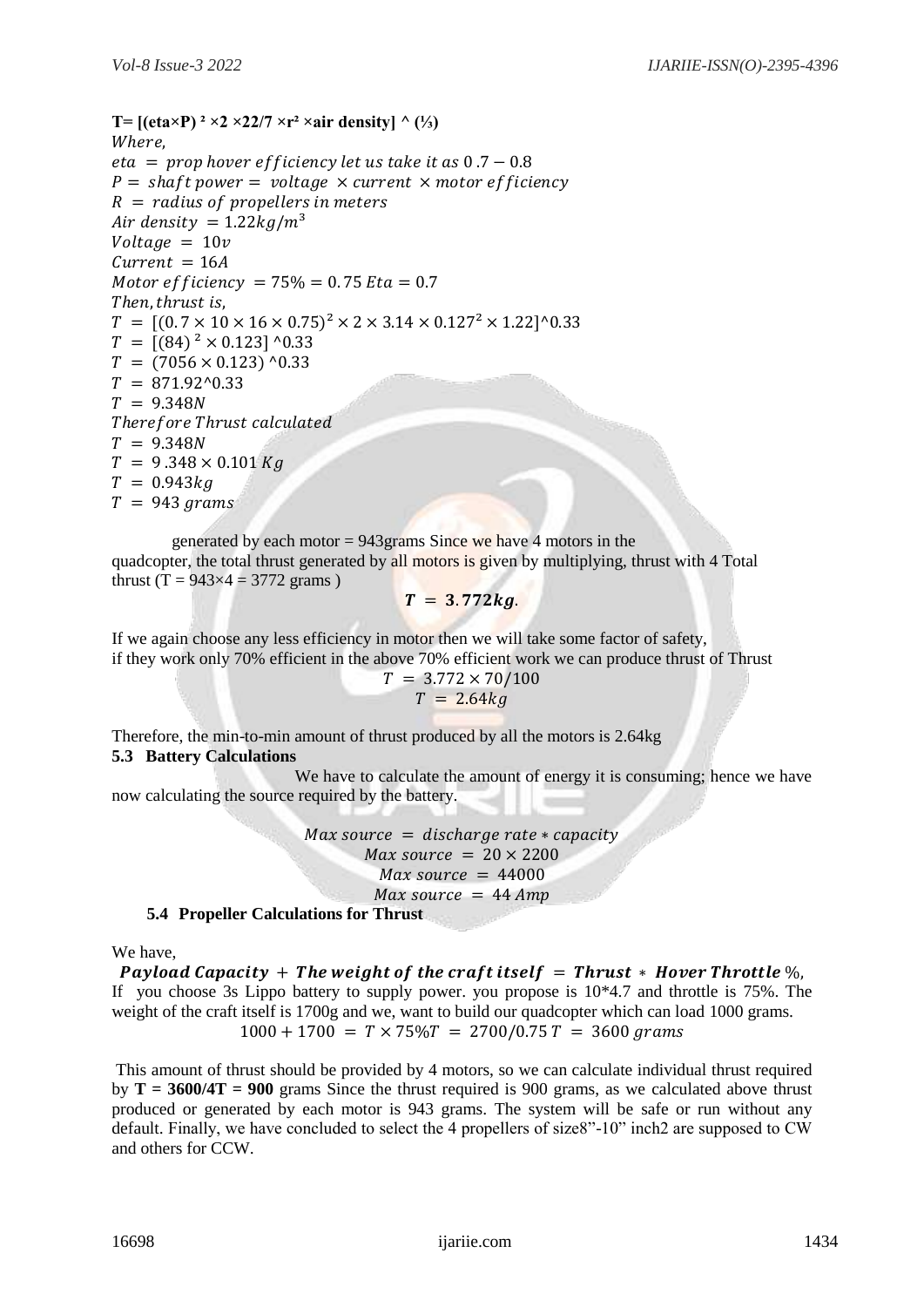### **VI. RESULTS AND DISCUSSION**

#### • **Result Analysis**

 The drone developed is additional economical and sturdy in nature compared to its contemporaries. It will fly across totally different terrains and varied climate. the largest advantage of the drone is that it's customizable in line with the necessity. The drone also will be helpful to spray not solely fertilizers and pesticides however can also be wont to spray paints, monitor fields with the assistance of transmitter .To ensure a high-quality product, diagrams and inscription should be either computer-drafted or drawn victimisation India ink.

#### **Future Scope**

Way forward for a quad-copter is kind of huge supported numerous application fields it may be applied to. Quadcopter may be used for conducting rescue operations wherever it's humanly not possible to achieve. In terms of its military applications it may be additional wide used for police work functions, while not risking a person's life. As additional automatic quadcopters square measure being developed, there vary of applications will increase and thence we are able to guarantee there commercialisation. so quad-copter may be employed in day to day operating of a person's life, guaranteeing their well-being.

### **VII. REFRENCES**

[1] A.A Sarangdhar, & Pawar, V. R. Machine learning regression technique for cotton plant disease detection and dominant exploitation IoT. International conference of physics, Communication and part Technology, Vol. 2, pp. 449-454, 2017. [2] Chebrolu, N.,Labe, T.,&Stachniss,C. sturdy semipermanent Registration of UAV pictures of Crop Fields for exactitude Agriculture. IEEE DRONEICS AND AUTOMATION LETTERS, Vol.3, No.4, pp.3097-3104, 2018. [3] Duan, T., Chapman, S. C., Guo, Y., & Zheng, B. Dynamic observance of NDVI in wheat scientific agriculture Associate in Nursingd breeding trials exploitation an pilotless aerial vehicle. Field Crops analysis, Vol.210,pp.71-80,2017. [4] Ferentions,K. Deep learning models for disease detection and diagnosing. Computers and physics in Agriculture,Vol.145,pp.311-318,2018. [5] Ghosal, M., Bobade, A., & Verma, P. A Quadcopter based mostly setting Health observance System for good Cities. Second International Conference on Trends in physics and information science (ICOEI) ,pp. 1423-1426,2018. [6] Kedari, S., Lohagaonkar, P., Nimbokar, M., Palve, G., & Yevale, P. Quadcopter-A Smarter method of chemical Spraying. Imperial Journal of knowledge domain analysis, Vol.2, No.6, 2016. [7] Kabra, T. S., Kardile, A. V., Deeksha, M. G., Mane, D. B., Bhosale, P. R., & Belekar, A. M. Design, Development & optimisation of a Quad-Copter for Agricultural Applications. International analysis Journal of Engineering and Technology,Vol.04No.07,2017. [8] Kerkech, M., Hafiane, A., & Canals, R. (2018). Deep leaning approach with colorimetrical areas and vegetation indices for tracheophyte diseases detection in UAV pictures. Computers and physics in agriculture, 155,237-243. [9] Patel, P. N., Patel, M. A., Faldu, R. M., & Dave, Y. R. (2013). Quadcopter for agricultural police investigation. Advance in Electronic and electrical Engineering, 3(4), 427-432 [10] Qin, W., Xue, X., Zhang, S., Gu, W., & Wang, B. (2018). drop deposition and potency of fungicides sprayed with little UAV against wheat mildew. International Journal of Agricultural and Biological Engineering, 11(2), 27-32. [11] A.A Sarangdhar, & Pawar, V. R. Machine learning regression technique for cotton plant disease detection and dominant exploitation IoT. International conference of physics, Communication and part Technology, Vol. 2, https://www.facebook.com/en/and/pp.449-454,2017. [12] Chebrolu, N.,Labe, T.,&Stachniss,C. sturdy semipermanent Registration of UAV pictures of

Crop Fields for exactitude Agriculture. IEEE DRONEICS AND AUTOMATION LETTERS, Vol.3,